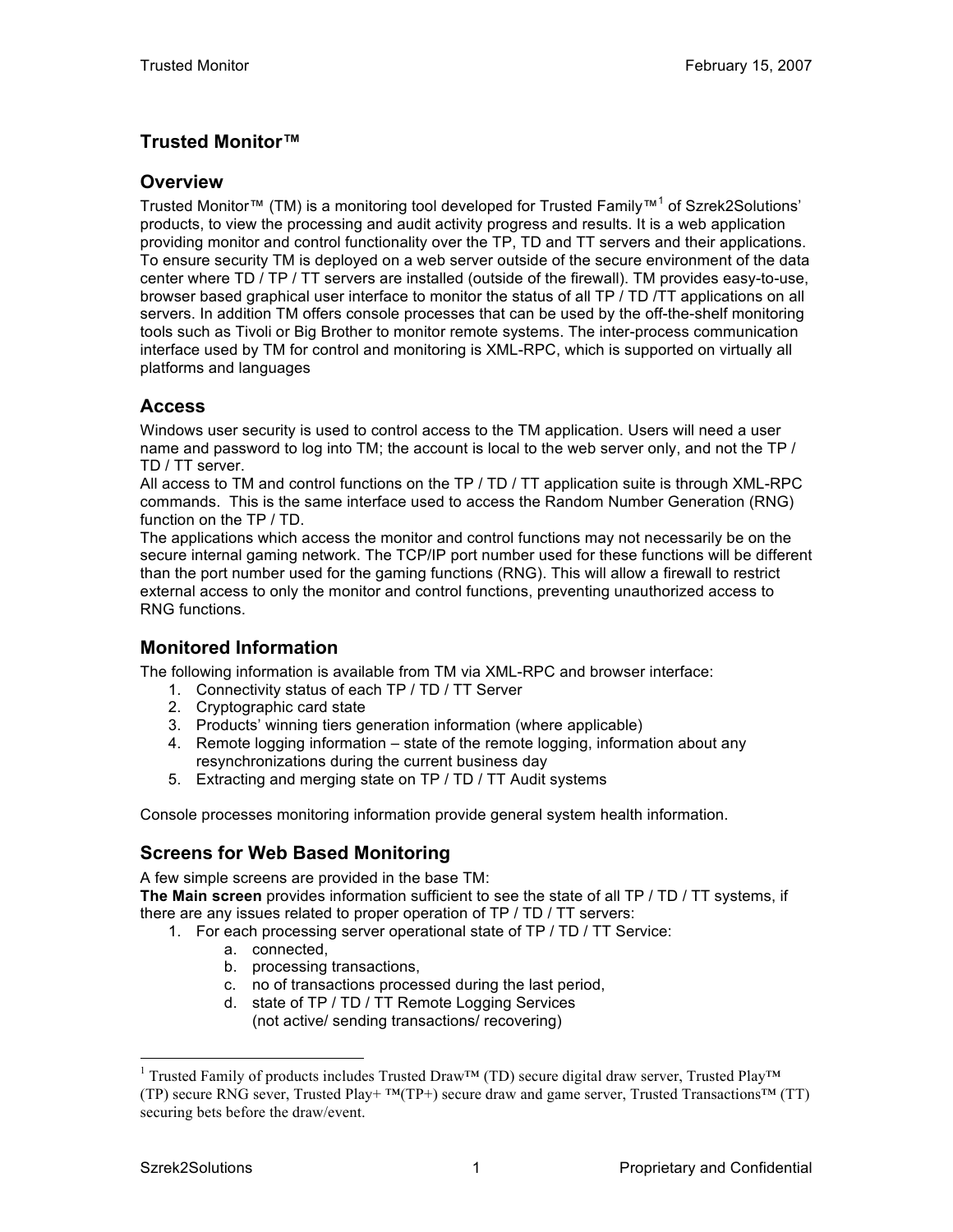- e. any errors or warnings related to cryptographic cards
- 2. For each TP / TD / TT Audit System:
	- a. any of the services (TP Extract, BW Extract, TP Merge or TP Remote Send Files) has an outstanding job
	- b. if there was any TP Merge error.

**TP / TD / TT System screen** will provide the following information for a specific TP / TD / TT System:

- 1. Connectivity information:
	- a. no of open connection,
	- b. peak (time and count),
	- c. last error and last error time
- 2. Transactional information:
	- a. current volume,
	- b. peak volume (time and count),
	- c. total number of transactions (since started or the start of the day, whichever is later)
- 3. Remote Logging Information:
	- a. each remote system state (connected, sending data or recovering/ resynchronizing data),
	- b. no of resynchronizations during the day,
	- c. last resynchronization time.
- 4. Any errors or warnings related to cryptographic card (error code, error time, etc)

**Product Distribution screen** for a specific TP / TD RNG system displays product distribution statistics since the last statistics were reset (beginning of the business day or product start, whichever is later).

**File Verification screen** will provide information regarding specific transaction files transferred to TT Server, such as file time stamp information and matching of the signatures and time of signature creation.

**Transaction Verification screen** will provide information regarding specific transactions transferred to TT Server, such as transaction time stamp information and matching of the signatures and time of signature creation. More transaction specific information may be accessible based on particular jurisdiction requirements.

#### **TP/ TD / TT Audit System Status screen** display:

- 1. No of outstanding files to process for each of the service (TP Extract, BW Extract, TP merge, remote send to external Audit or ICS system)
- 2. The last time each service was processing data
- 3. Last TP Merge error code and time

Note: Currently information is provided for each individual system, being independently requested by an external XML-RPC client. This information is then displayed collectively as in the **Main screen**.

## **Architecture**

The drawing below shows the relationship between the network components.